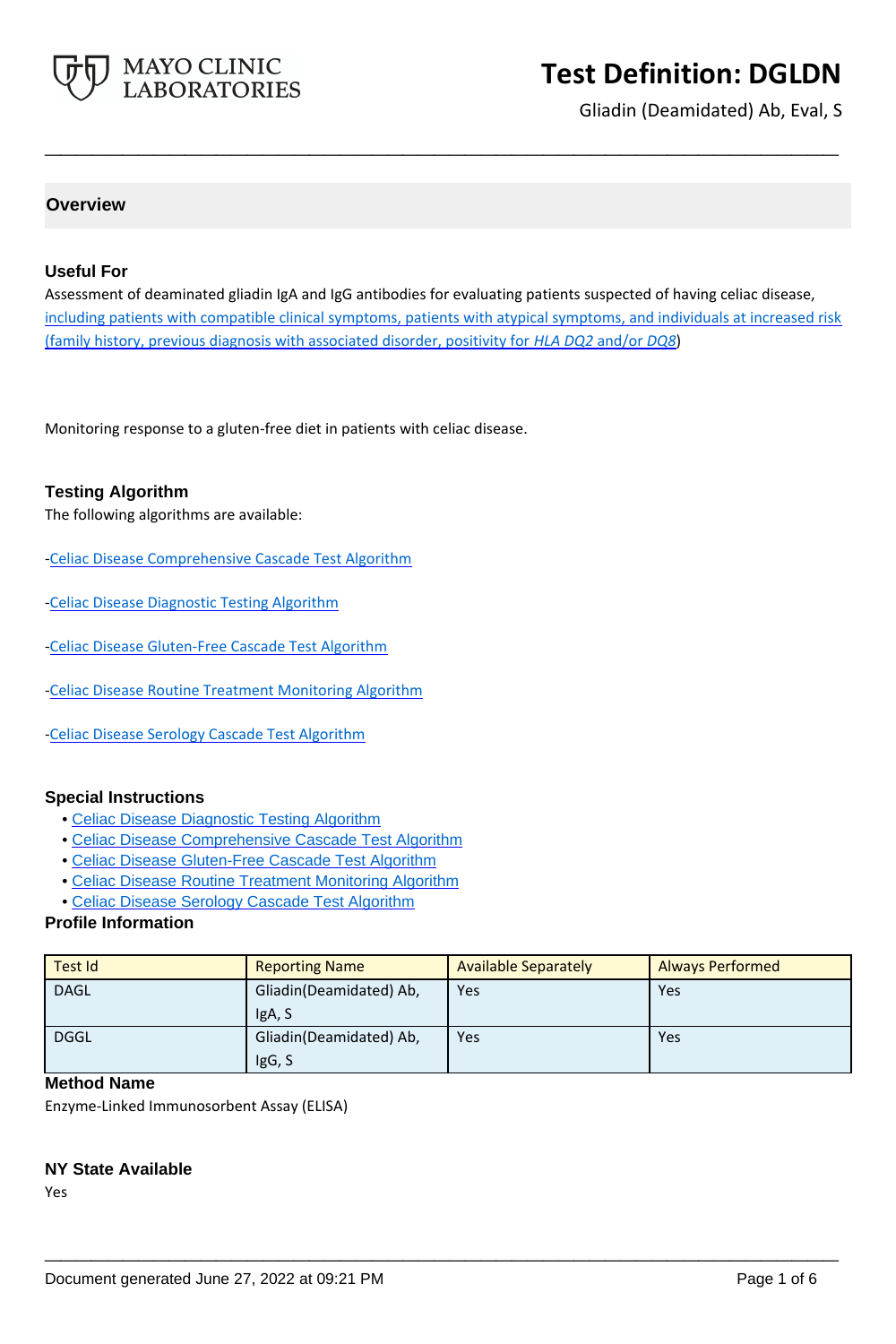

Gliadin (Deamidated) Ab, Eval, S

### **Specimen**

### **Specimen Type** Serum **Ordering Guidance**

Cascade testing is recommended for celiac disease. Cascade testing ensures that testing proceeds in an algorithmic fashion. The following cascades are available; select the appropriate one for your specific patient situation.

**\_\_\_\_\_\_\_\_\_\_\_\_\_\_\_\_\_\_\_\_\_\_\_\_\_\_\_\_\_\_\_\_\_\_\_\_\_\_\_\_\_\_\_\_\_\_\_\_\_\_\_**

-CDCOM / Celiac Disease Comprehensive Cascade, Serum and Whole Blood: complete testing including HLA DQ

-CDSP / Celiac Disease Serology Cascade, Serum: complete serology testing excluding HLA DQ

-CDGF / Celiac Disease Gluten-Free Cascade, Serum and Whole Blood: for patients already adhering to a gluten-free diet

To order individual tests, see [Celiac Disease Diagnostic Testing Algorithm.](https://www.mayocliniclabs.com/it-mmfiles/Celiac_Disease_Diagnostic_Testing_Algorithm.pdf)

### **Specimen Required**

**Collection Container/Tube:**

**Preferred:** Serum gel

**Acceptable:** Red top

**Submission Container/Tube**: Plastic vial

**Specimen Volume:** 0.5 mL

### **Forms**

If not ordering electronically, complete, print, and send a [Gastroenterology and Hepatology Client Test Request](https://www.mayocliniclabs.com/it-mmfiles/gastroenterology-and-hepatology-test-request.pdf) (T728) with the specimen.

**\_\_\_\_\_\_\_\_\_\_\_\_\_\_\_\_\_\_\_\_\_\_\_\_\_\_\_\_\_\_\_\_\_\_\_\_\_\_\_\_\_\_\_\_\_\_\_\_\_\_\_**

### **Reject Due To**

Gross hemolysis Reject Gross lipemia Reject Gross icterus OK

### **Specimen Minimum Volume**

0.4 mL

### **Specimen Stability Information**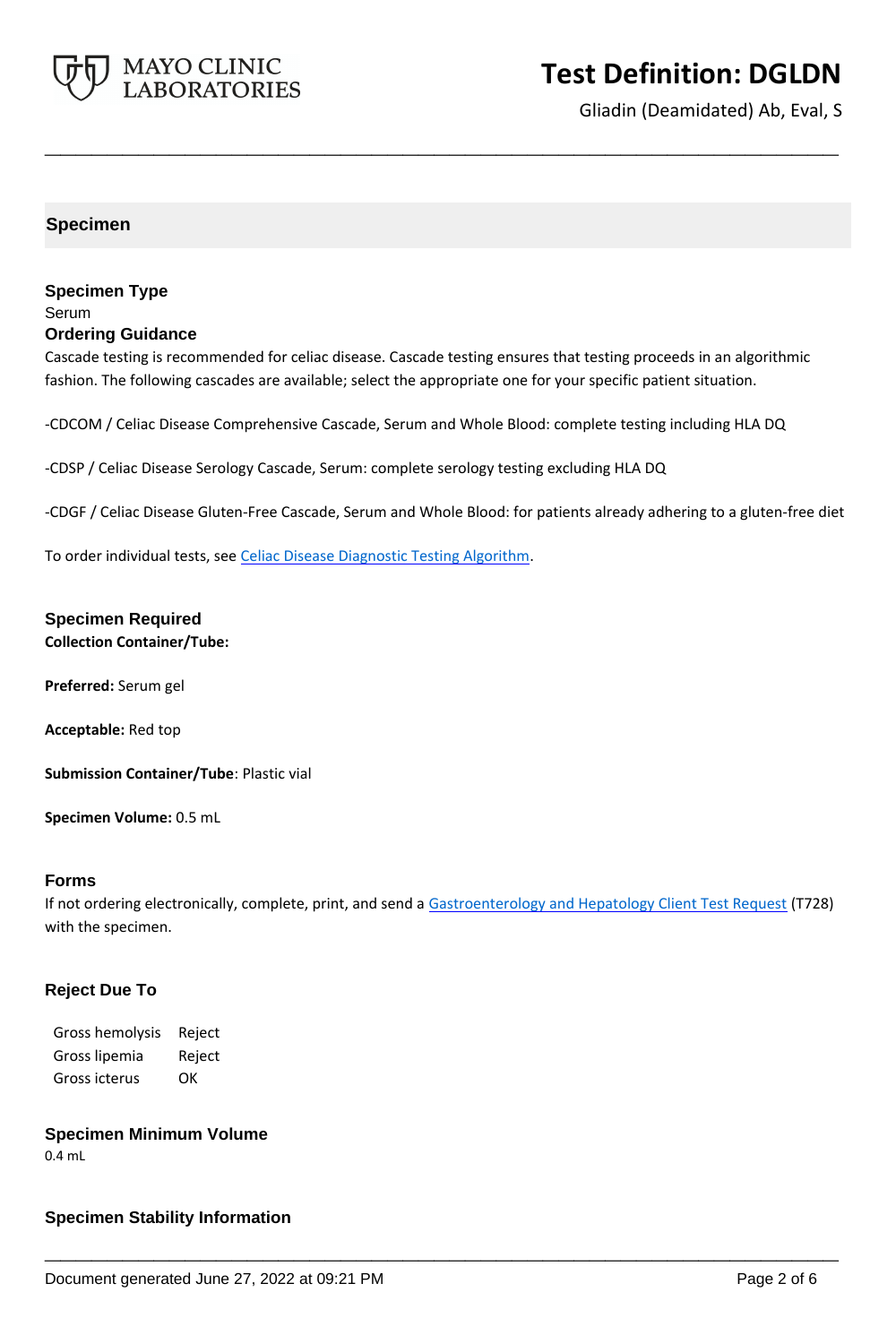Gliadin (Deamidated) Ab, Eval, S

| <b>Specimen Type</b> | Temperature              | <b>Time</b> | <b>Special Container</b> |
|----------------------|--------------------------|-------------|--------------------------|
| Serum                | Refrigerated (preferred) | 21 days     |                          |
|                      | Frozen                   | 21 days     |                          |

**\_\_\_\_\_\_\_\_\_\_\_\_\_\_\_\_\_\_\_\_\_\_\_\_\_\_\_\_\_\_\_\_\_\_\_\_\_\_\_\_\_\_\_\_\_\_\_\_\_\_\_**

### **Clinical & Interpretive**

MAYO CLINIC **LABORATORIES** 

### **Clinical Information**

Celiac disease (gluten-sensitive enteropathy, celiac sprue) results from an immune-mediated inflammatory process that occurs in genetically susceptible individuals following ingestion of wheat, rye, or barley proteins.(1) The inflammation in celiac disease occurs primarily in the mucosa of the small intestine, which leads to villous atrophy. Common clinical manifestations related to gastrointestinal inflammation include abdominal pain, malabsorption, diarrhea, and/or constipation. Clinical symptoms of celiac disease are not restricted to the gastrointestinal tract. Other common manifestations of celiac disease include failure to grow (delayed puberty and short stature), iron deficiency, recurrent fetal loss, osteoporosis, chronic fatigue, recurrent aphthous stomatitis (canker sores), dental enamel hypoplasia, and dermatitis herpetiformis. Patients with celiac disease may also present with neuropsychiatric manifestations including ataxia and peripheral neuropathy and are at increased risk for development of non-Hodgkin lymphoma. The disease is also associated with other clinical disorders including thyroiditis, type I diabetes mellitus, Down syndrome, and IgA deficiency.

Individuals with family members who have celiac disease are at increased risk of developing the disease.(2) Genetic susceptibility is related to specific human leukocyte antigen (HLA) markers. More than 97% of individuals with celiac disease in the United States have *DQ2* and/or *DQ8* HLA markers, compared to approximately 40% of the general population. For this reason, *HLA-DQ2* and *HLA-DQ8* are considered genetic risk factors for celiac disease and are required, but not sufficient, for the disease process to occur.

A definitive diagnosis of celiac disease requires a jejunal biopsy demonstrating villous atrophy.(3) Given the invasive nature and cost of the biopsy, serologic tests may be used to identify individuals with a high probability of having celiac disease. Because no single laboratory test can be relied upon completely to establish a diagnosis of celiac disease, individuals with positive laboratory results may be referred for small intestinal biopsy, thereby decreasing the number of unnecessary invasive procedures (see [Celiac Disease Diagnostic Testing Algorithm](https://www.mayocliniclabs.com/it-mmfiles/Celiac_Disease_Diagnostic_Testing_Algorithm.pdf)). In terms of serology, celiac disease is associated with a variety of autoantibodies, including endomysial antibody, tissue transglutaminase (tTG), and deamidated gliadin antibodies.(4) Although the IgA isotype of these antibodies usually predominates in celiac disease, individuals may also produce IgG isotypes, particularly if the individual is IgA deficient. The most sensitive and specific serologic tests is tTG IgA isotype, in individuals who produce sufficient total IgA. For individuals who are IgA deficient, testing for tTG and deamidated gliadin IgG antibodies is required.

The treatment for celiac disease is maintenance of a gluten-free diet. In most patients who adhere to this diet, concentrations of associated autoantibodies decline, which is sometimes also accompanied by reconstitution of the

**\_\_\_\_\_\_\_\_\_\_\_\_\_\_\_\_\_\_\_\_\_\_\_\_\_\_\_\_\_\_\_\_\_\_\_\_\_\_\_\_\_\_\_\_\_\_\_\_\_\_\_**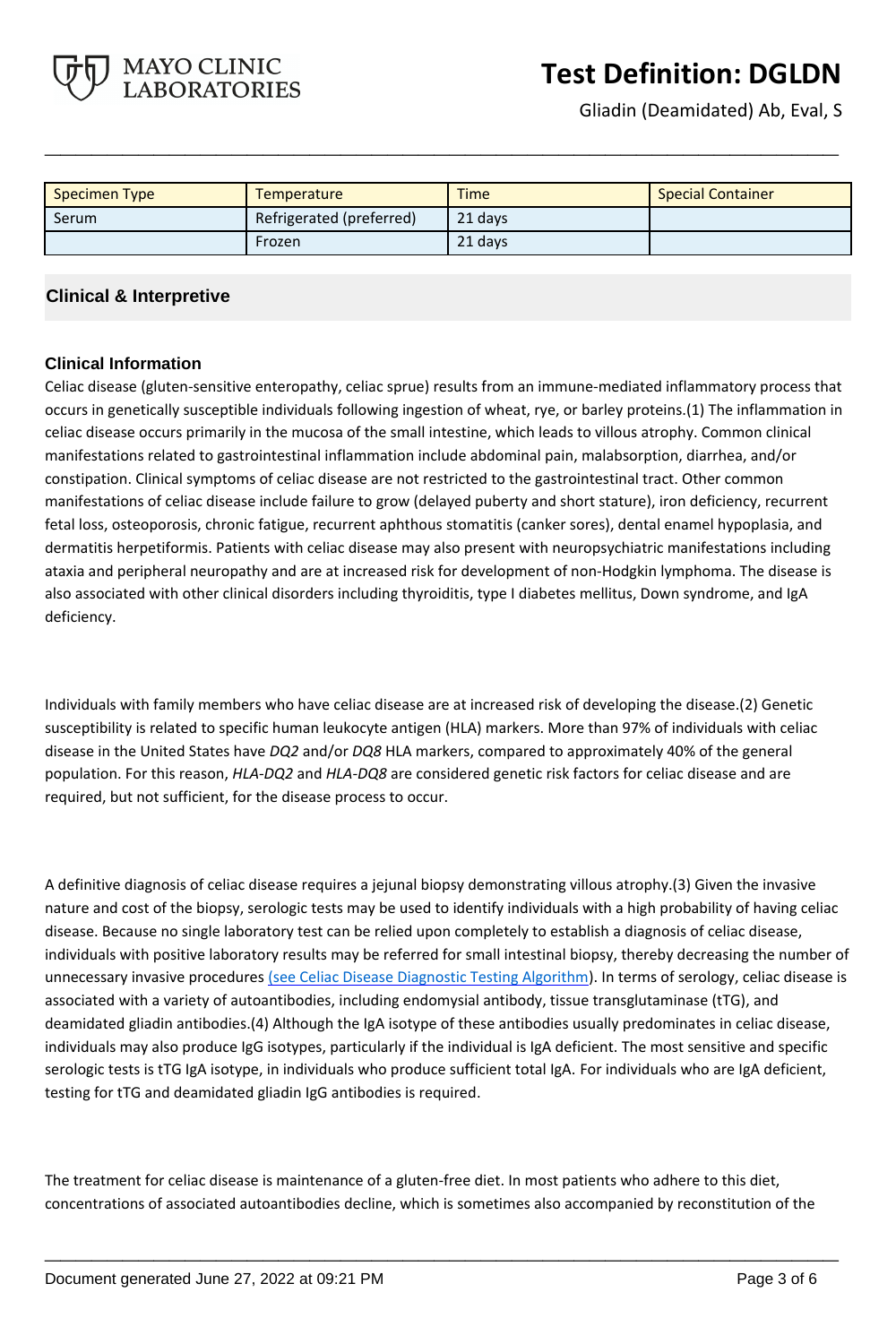

Gliadin (Deamidated) Ab, Eval, S

small intestinal villi. In most patients, an improvement in clinical symptoms is observed. For evaluation purposes, all serologic tests ordered for the diagnosis of celiac disease should be performed while the patient is on a gluten-containing diet. Once a patient has initiated the gluten-free diet, serologic testing may be repeated to assess the response to treatment. In some patients, it may take up to 1 year for antibody titers to normalize. Persistently elevated results suggest poor adherence to the gluten-free diet or the possibility of refractory celiac disease.

**\_\_\_\_\_\_\_\_\_\_\_\_\_\_\_\_\_\_\_\_\_\_\_\_\_\_\_\_\_\_\_\_\_\_\_\_\_\_\_\_\_\_\_\_\_\_\_\_\_\_\_**

See [Celiac Disease Diagnostic Testing Algorithm](https://www.mayocliniclabs.com/it-mmfiles/Celiac_Disease_Diagnostic_Testing_Algorithm.pdf) for the recommended approach to a patient suspected of celiac disease.

An algorithm is available for monitoring the patient's response to treatment, see Celiac Disease Routine Treatment [Monitoring Algorithm](https://www.mayocliniclabs.com/it-mmfiles/Celiac_Disease_Routine_Treatment_Monitoring_Algorithm.pdf).

### **Reference Values**

Negative: <20.0 U

Weak positive: 20.0-30.0 U

Positive: >30.0 U

Reference values apply to all ages.

### **Interpretation**

Positive test results for deamidated gliadin IgA or IgG antibodies, are consistent with a diagnosis of celiac disease.

Negative results for deamidated gliadin IgA or IgG antibodies indicate a decreased likelihood of celiac disease.

A decrease in the concentrations of deamidated gliadin IgA or IgG antibodies may begin after initiation of a gluten-free diet and could indicate a response to therapy.

### **Cautions**

This test should not be solely relied upon to establish a diagnosis of celiac disease. It should be used to identify patients who have an increased probability of having celiac disease and in whom a small intestinal biopsy is recommended.

**\_\_\_\_\_\_\_\_\_\_\_\_\_\_\_\_\_\_\_\_\_\_\_\_\_\_\_\_\_\_\_\_\_\_\_\_\_\_\_\_\_\_\_\_\_\_\_\_\_\_\_**

Affected individuals who have been on a gluten-free diet prior to testing may have a negative result.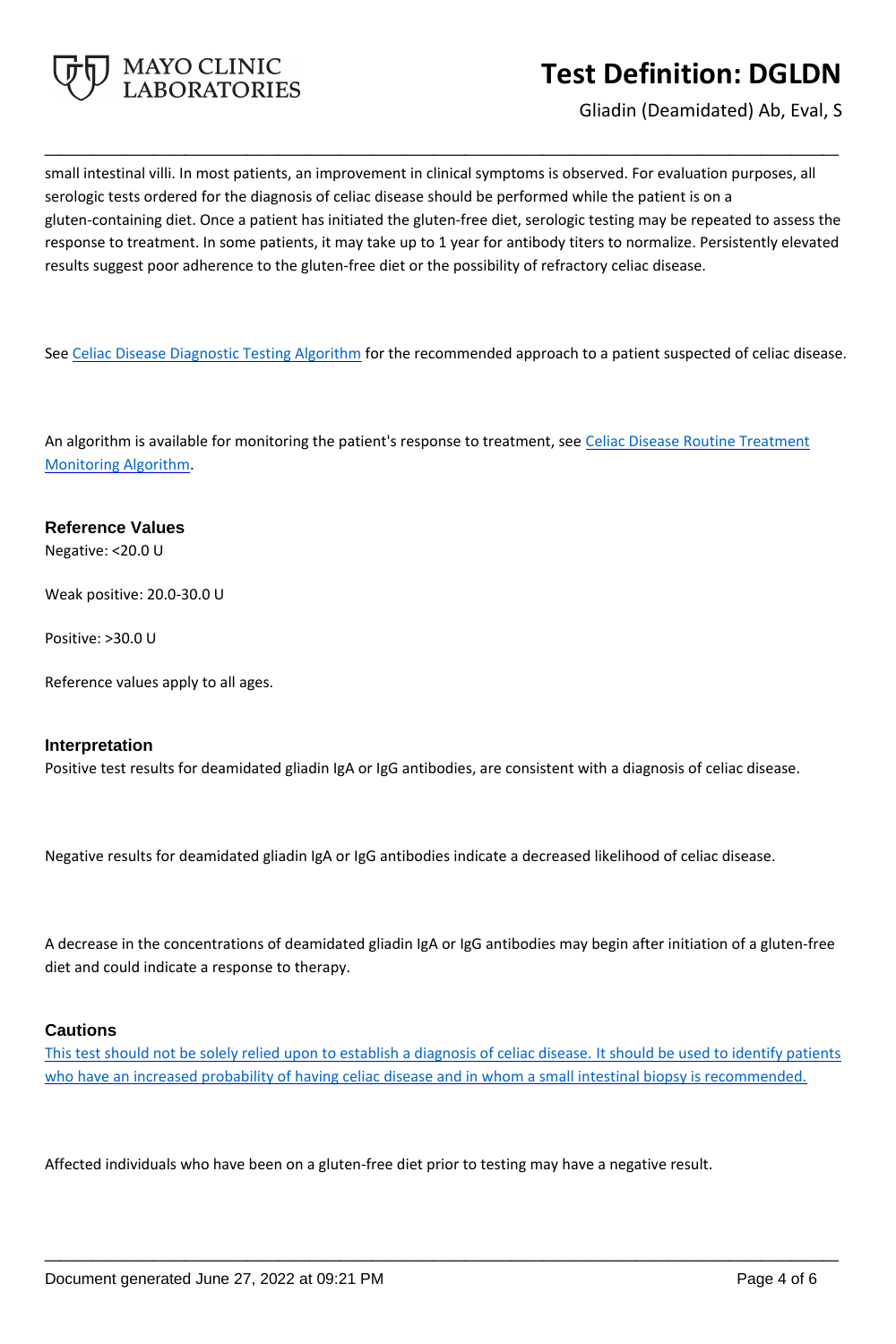

Gliadin (Deamidated) Ab, Eval, S

For individuals who test negative, IgA deficiency should be considered. If total IgA is normal and deamidated gliadin IgA is negative, there is a low probability of the patient having celiac disease and a biopsy may not be necessary.

**\_\_\_\_\_\_\_\_\_\_\_\_\_\_\_\_\_\_\_\_\_\_\_\_\_\_\_\_\_\_\_\_\_\_\_\_\_\_\_\_\_\_\_\_\_\_\_\_\_\_\_**

If serology is negative or there is substantial clinical doubt remaining, then further investigation should be performed with endoscopy and bowel biopsy. This is especially important in patients with frank malabsorptive symptoms since many syndromes can mimic celiac disease. For the patient with frank malabsorptive symptoms, a bowel biopsy should be performed regardless of serologic test results.

Testing for IgA and IgG antibodies to unmodified gliadin proteins is no longer recommended because of the low sensitivity and specificity of these tests for celiac disease.

This test should not be ordered as a replacement for TSTGP / Tissue Transglutaminase Antibodies, IgA and IgG Profile, Serum.

### **Clinical Reference**

1. Rubin JE, Crowe SE: Celiac disease. Ann Intern Med. 2020 Jan;172(1):ITC1-ITC16. doi: 10.7326/AITC202001070

2. Lebwohl B, Rubio-Tapia A: Epidemiology, presentation, and diagnosis of celiac disease. Gastroenterology. 2021 Jan;160(1):63-75. doi: 10.1053/j.gastro.2020.06.098

3. Rubio-Tapia A, Hill ID, Kelly CP, Calderwood AH, Murray J, American College of Gastroenterology: ACG clinical guidelines: Diagnosis and management of celiac disease. Am J Gastroenterol. 2013 May;108(5):656-76; quiz 677. doi: 10.1038/ajg.2013.79

4. Penny HA, Raju SA, Sanders DS: Progress in the serology-based diagnosis and management of adult celiac disease. Exp Rev Gastroenterol Heptatol. 2020 Mar;14(3):147-154. doi: 10.1080/17474124.2020.1725472

### **Performance**

### **Method Description**

IgA and IgG antibodies to deamidated gliadin peptides are detected by enzyme-linked immunosorbent assay by binding to purified peptides adsorbed to the wells of a microtiter plate. Peptides are bound to the wells under conditions that preserve the antigens in their native states. Prediluted controls and diluted patient sera are added to separate wells allowing antibodies to bind to the deamidated gliadin peptides. Unbound sample constituents are washed away, and horseradish peroxidase-labeled antihuman IgA or IgG antibody conjugate is added to each well. After a second incubation, unbound enzyme-labeled conjugate is washed away, and bound conjugate is detected by adding tetramethylbenzidine chromogenic substrate. After a final incubation, colored product is measured

**\_\_\_\_\_\_\_\_\_\_\_\_\_\_\_\_\_\_\_\_\_\_\_\_\_\_\_\_\_\_\_\_\_\_\_\_\_\_\_\_\_\_\_\_\_\_\_\_\_\_\_**